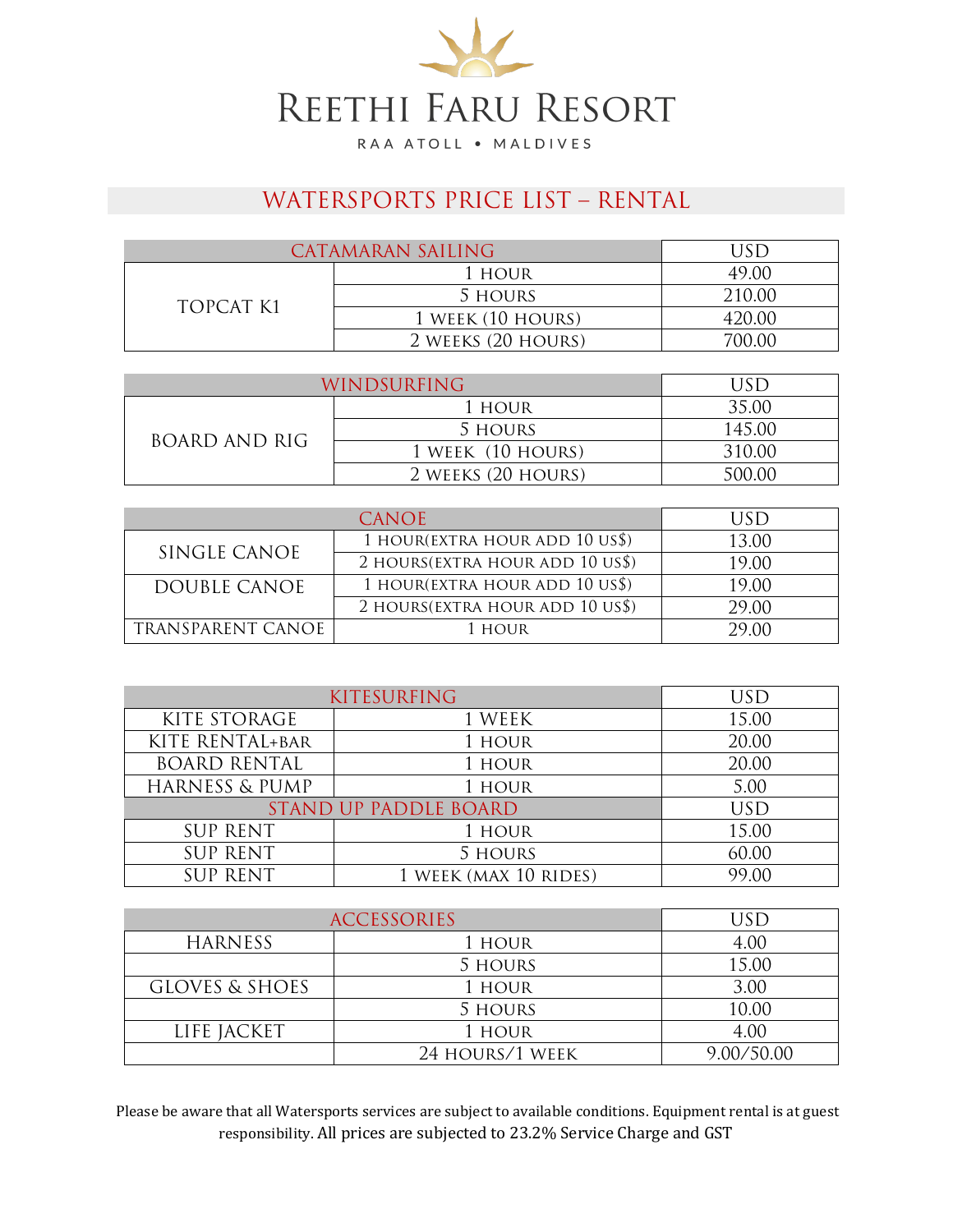

## **PRICE LIST (LESSONS AND COURSES)**

| <b>CATAMARAN COURSE</b> |                                                  | JSD    |
|-------------------------|--------------------------------------------------|--------|
|                         | DISCOVER LESSON MIN 2. PERSONS / 1HOUR PER PERS. | 50.00  |
| CATAMARAN               | PER HOUR (REFRESHING HOUR)                       | 69.00  |
| PRIVATE LESSON          |                                                  |        |
| <b>SHORT COURSE</b>     | MIN.2 PERSON 4 HOURS / PRIVATE 3                 | 180.00 |
|                         | <b>HOURS</b>                                     |        |
| BASIC COURSE            | MIN.2 PERSON 7 HOURS / PRIVATE 5                 | 320.00 |
|                         | <b>HOURS</b>                                     |        |

|                     | WINDSURFING COURSE               | USD    |
|---------------------|----------------------------------|--------|
| DISCOVER LESSON     | MIN 2. PERSONS / 1HOUR PER PERS. | 40.00  |
| WINDSURF PRIVATE    | PER HOUR (REFRESHING HOUR)       | 55.00  |
| LESSON              |                                  |        |
| <b>SHORT COURSE</b> | MIN.2 PERSON 3 HOURS / PRIVATE 2 | 99.00  |
|                     | <b>HOURS</b>                     |        |
| BASIC COURSE        | MIN.2 PERSON 6 HOURS / PRIVATE 4 | 190.00 |
|                     | <b>HOURS</b>                     |        |

|                     | KITESURFING COURSE             | HSD    |
|---------------------|--------------------------------|--------|
| <b>KITESURFING</b>  | PER HOUR (REFRESHING HOUR)     | 70.00  |
| PRIVATE LESSON      |                                |        |
| <b>SHORT COURSE</b> | MIN 2 PERS 3X2 HOURS/PRIVATE 4 | 250.00 |
|                     | <b>HOURS</b>                   |        |
| BASIC COURSE        | MIN 2 PERS 5X2 HOURS/PRIVATE 6 | 370.00 |
|                     | HOURS                          |        |

|                                                                              | <b>ET SURFING</b>                                               | USD            |
|------------------------------------------------------------------------------|-----------------------------------------------------------------|----------------|
| Jet Surfing lesson<br>INCLUDES EQUIPMENT,<br><b>LESSON AND BOAT TRANSFER</b> | 30 MIN LESSON/PER PERSON<br>5 MIN BEACH LESSON + 25 MIN SURFING | 120.00         |
| Jet Surfing rental<br>(IF THE GUEST ALREADY KNOW                             | 10 MIN RENT<br>20 MIN RENT                                      | 55.00<br>85.00 |
| HOW TO JET SURF)                                                             | 5 ROUNDS (10 MIN PER ROUND)                                     | 215.00         |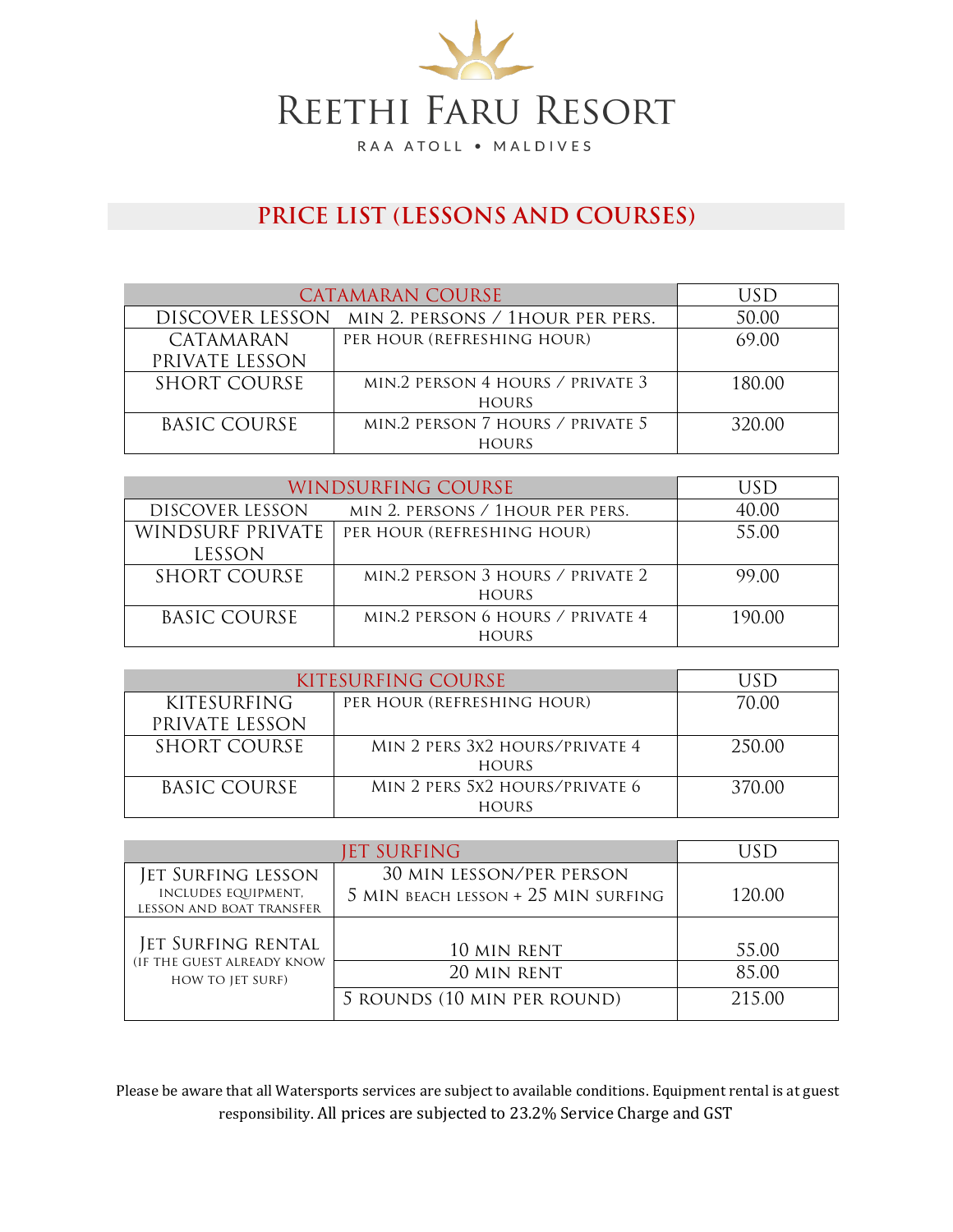

### **PRICE LIST (POWER SPORTS) FUN & ACTION**

|                                | <b>HIGH PERFORMANCE TOYS</b>       | <b>USD</b>         |
|--------------------------------|------------------------------------|--------------------|
|                                | 1 SEABOB 10 MIN/15 MIN             | 39.00/50.00        |
| <b>SEABOB</b>                  | 1 SEABOB 30 MIN                    | 79.00              |
|                                | 2 SEABOBS 10 MIN/20 MIN/30 MIN     | 70.00/99.00/140.00 |
|                                | <b>GUEST WHO KNOW TO FB 15 MIN</b> | 75.00              |
| <b>FLYBOARD</b>                | FLYBOARD LESSON (5 MIN THEORY,     |                    |
|                                | 25 MIN PRACTICE)                   | 120.00             |
|                                | FLYBOARD LESSON 60 MIN 2 PERS.     | 220.00             |
|                                | JETPACK LESSON (5 MIN THEORY, 25   |                    |
| <b>JETPACK</b>                 | MIN PRACTICE IN WATER)             | 130.00             |
|                                |                                    |                    |
|                                | 1-2 PERSONS 10 MIN                 | 55.00              |
| <b>JETSKI</b><br>(PER JET SKI) | 1-2 PERSONS 20 MIN                 | 85.00              |
|                                | 1-2 PERSONS 30 MIN                 | 99.00              |

|                    | PARASAILING                    | USD                 |
|--------------------|--------------------------------|---------------------|
|                    | PER PERSON 10 MIN/15 MIN       | 69.00/85.00         |
| PARASAILING        | DUO-2 PERSONS 10 MIN/15 MIN    | 135.00/150.00       |
|                    | TRIO - 3 PERSONS 10 MIN/15 MIN | 170.00/199.00       |
| SUNSET PARASAILING | $SINGLE - DUO - TRIO 15 MIN$   | 99.00/175.00/220.00 |

|                                                          | POWER SPORTS                                    | USD         |
|----------------------------------------------------------|-------------------------------------------------|-------------|
| <b>WATER SKI</b>                                         | BEGINNER LESSON 20 MIN + 5 MIN<br><b>THEORY</b> | 65.00       |
| WAKEBOARD                                                | 1 ROUND X 10 MIN                                | 35.00       |
| <b>KNEEBOARD</b>                                         | 5 ROUNDS X 10 MIN                               | 150.00      |
| <b>FUN TUBES</b><br>(TORNADO, SOFA.<br>DOUGHNUTS, ANURA) | 1 ROUND CA.10MIN 1PERSON/2+PERSON               | 35.00/24.00 |
| <b>BANANA RIDE MIN 3</b><br>PERS. PER PERSON             | 1 ROUND CA.12 MIN (PER PERSON)                  | 25.00       |

#### **Extra guest joining the speed boat – per person 5.00\$**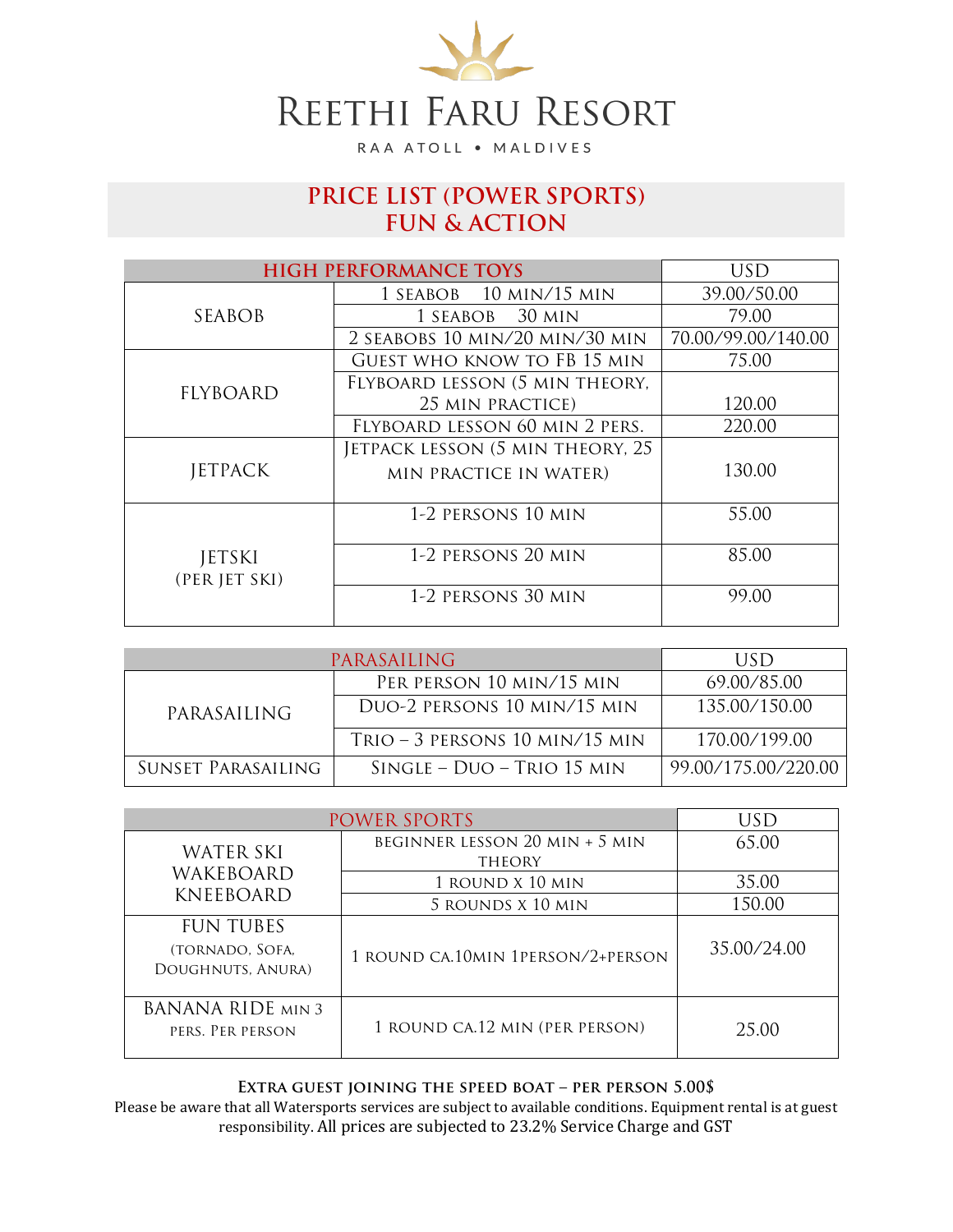

# **PRICE LIST (TRIPS & EXCURSIONS)**

| DOLPHIN SAFARI            | HSD                             |        |
|---------------------------|---------------------------------|--------|
| DOLPHIN SAFARI            | 2 HOURS-INCLUDES SANDBANK VISIT |        |
| min 3 pers                |                                 |        |
| DOLPHIN SAFARI            |                                 | 190.00 |
| (BY JET SKI) UP TO 3 PERS | 1 HOUR                          |        |

2-hour Dolphin Safaris include dolphin search as well as stop at one of the nearby sandbanks for photos and swimming.

| <b>JETSKI SAFARI (EXPLORE MALDIVES)</b> | USD                              |        |
|-----------------------------------------|----------------------------------|--------|
| <b>GUIDED TOUR</b>                      | 1 HOUR-1 JETSKI UP TO 3 PERSONS  | 190.00 |
| around Raa Atoll                        | 1 HOUR-2 JETSKI UP TO 6 PERSONS  | 360.00 |
| WITH INSTRUCTOR                         | 2 HOUR-1 JETSKI UP TO 3 PERSONS  | 300.00 |
| ON ADDITIONAL JET                       | 2 HOURS-2 JETSKI UP TO 6 PERSONS | 580.00 |
| <b>SKI</b>                              |                                  |        |

## **FISHING TRIPS**

| <b>FISHING TRIPS</b>                |                       |                                | <b>USD</b> |
|-------------------------------------|-----------------------|--------------------------------|------------|
| CASTING-                            | 1 HOUR                |                                | 190.00     |
| <b>TROLLING</b><br><b>FISHING</b>   | 2 HOURS               | PER BOAT<br>(MAX 4 PERS. EXTRA | 295.00     |
| (BY SPEEDBOAT)                      | 3 HOURS               | PERSON $+20$ \$)               | 370.00     |
| NIGHT FISHING<br><b>BOTTOM LINE</b> | 1 HOUR                |                                | 55.00      |
| <b>FISHING</b>                      |                       | PER PERSON                     |            |
| BY SPEEDBOAT                        | 2 HOURS               |                                | 85.00      |
| <b>BIG GAME/MARLIN</b>              | 3 HOURS               |                                | 570.00     |
| <b>TRADITIONAL</b>                  |                       |                                |            |
| <b>FISHING</b>                      | 4 HOURS               | PER BOAT                       | 690.00     |
|                                     | FISHING, SAILING,     |                                |            |
| <b>TRADITIONAL</b>                  | <b>BARBECUE IN WS</b> |                                | 90.00      |
| FISHING                             |                       | PER PERSON                     |            |
| <b>3H ADVENTURE</b>                 |                       |                                |            |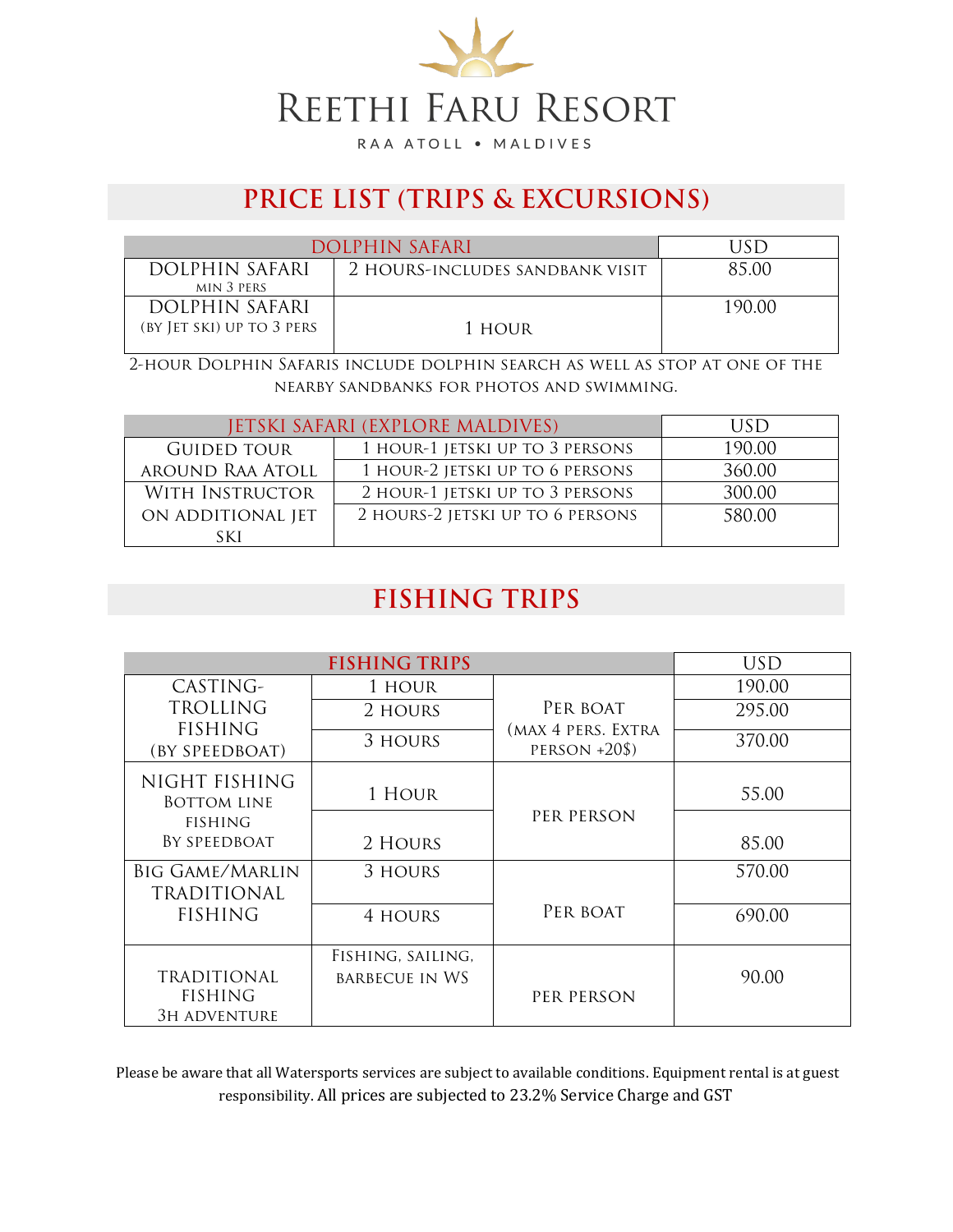

## **PRICE LIST (TRIPS & EXCURSIONS)**

| <b>TRIPS</b>                                         |                                    |                    | <b>USD</b> |
|------------------------------------------------------|------------------------------------|--------------------|------------|
| ROBINSON DROP                                        | <b>UP TO 3 HOURS</b><br>PER PERSON |                    |            |
| (BY CATAMARAN/SPEEDBOAT)                             | MIN.2 PERS                         |                    | 65.00      |
| VISIT BLUE LAGOON                                    | 45 MIN BY JETSKI                   | PER JETSKI         |            |
| (MAX 3 PAX / JETSKI)                                 |                                    |                    | 120.00     |
| SANDBANK SAFARI                                      | 1 HOUR 30 MIN                      | PER PERSON         |            |
| (BY CATAMARAN/SPEEDBOAT)                             | MIN.2 PERS                         |                    | 49.00      |
| <b>VISIT NEARBY</b>                                  | 2 HOUR                             |                    |            |
| <b>RESORT</b>                                        | <b>BY SPEEDBOAT</b>                | PER PERSON         | 65.00      |
|                                                      | MIN 2 PERS.                        |                    |            |
| VISIT LOCAL<br><b>ISLAND</b>                         | 1.5 HOURS<br>(PRIVATE TRIP BY      | PER PERSON         | 49.00      |
|                                                      | SPEEDBOAT) MIN 2                   |                    |            |
|                                                      | PERS.                              |                    |            |
| <b>SUNSET SAILING</b>                                | 1 HOUR                             | PER PERSON         | 65.00      |
| (BY CATAMARAN) MIN 2 PAX                             |                                    |                    |            |
| DOLPHIN SAFARI +                                     | 2.5 HOURS                          |                    |            |
| <b>MANTA SNORKELING</b>                              | (BY SPEEDBOAT)                     | PER PERSON         | 135.00     |
| <b>WITH GUIDES</b>                                   | 2X PER WEEK                        |                    |            |
|                                                      | 1 HOUR                             |                    |            |
| SAILING AROUND                                       | (BY CATAMARAN)                     | PER PERSON         | 55.00      |
| <b>REETHI FARU</b>                                   | MIN 2 PERS.                        |                    |            |
| <b>VISIT</b>                                         | 2.5 HOURS                          | PER PERSON         |            |
| Kan'dholhudhoo                                       | (BY SPEEDBOAT)                     | PRIVATE TRIP       | 79.00      |
| (LOCAL ISLAND STRUCK BY                              | MIN 3 PERS.                        | ON DEMAND          |            |
| TSUNAMI IN 2004+SANDBANK<br>SWIMMING STOP)           |                                    | $9:00AM - 11:30AM$ |            |
| VISIT HANI FARU BAY                                  | <b>HALF DAY TRIP</b>               |                    |            |
| <b>MANTA + DOLPHIN</b>                               | <b>TO BAA ATOLL</b>                | PER PERSON         | 195.00     |
| SAFARI                                               | (BY SPEEDBOAT                      |                    |            |
| (SNORKELING EQUIPMENT                                | MIN 5 PERS)                        |                    |            |
| INCLUDED)                                            |                                    |                    |            |
| PICK UP OF SWEPT KITE, WINDSURFER, CATAMARAN, SUP OR |                                    |                    | 50.00      |
|                                                      | <b>CANOE</b>                       |                    |            |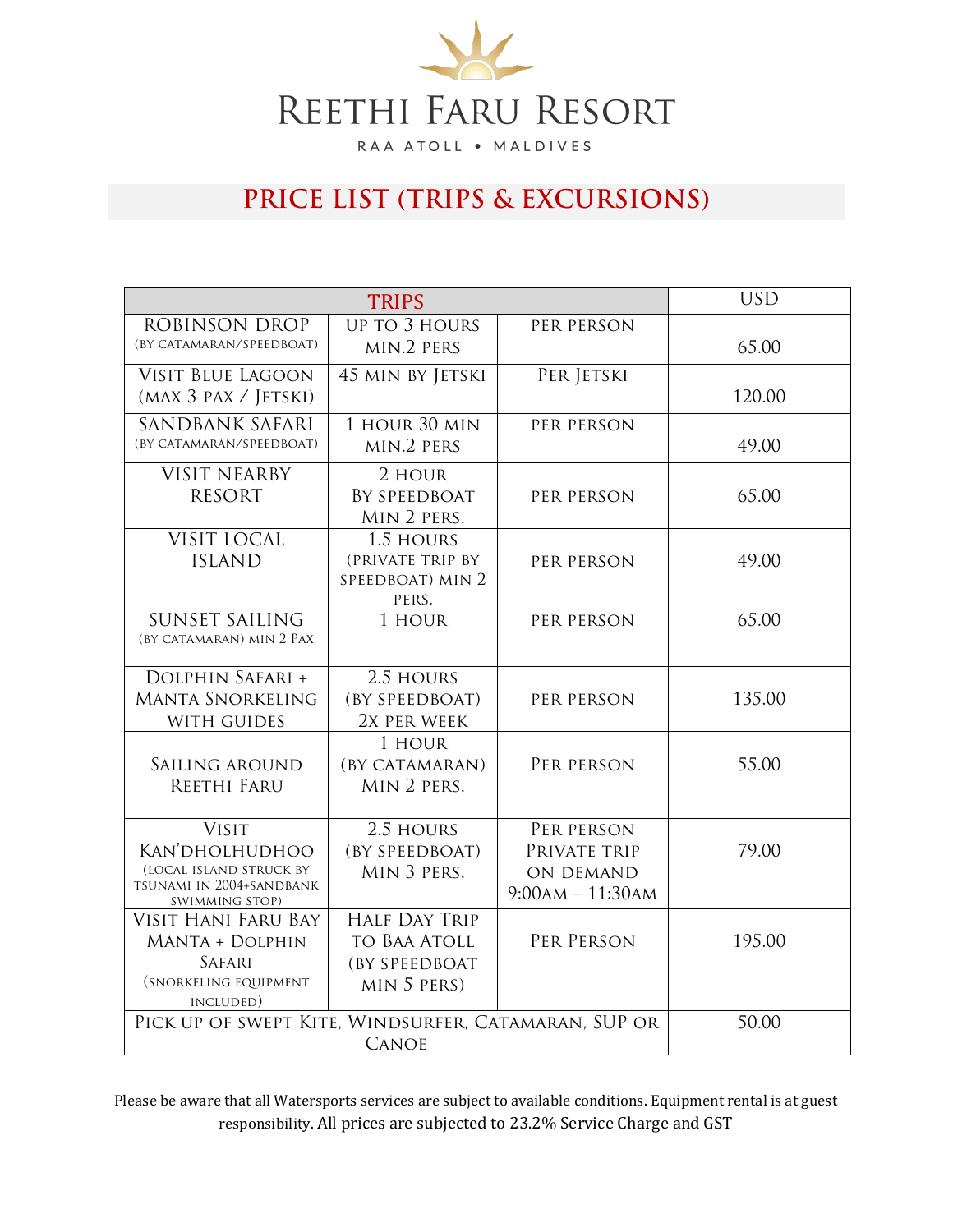

RAA ATOLL . MALDIVES

## **PRICE LIST (SPEED BOAT CHARTER)**

| SPEED BOAT CHARTER |         | USD    |        |        |        |              |              |
|--------------------|---------|--------|--------|--------|--------|--------------|--------------|
| (WITH CAPTAIN)     |         |        |        |        |        | <b>EXTRA</b> | <b>EXTRA</b> |
|                    |         |        |        |        |        | <b>ADULT</b> | CHILD        |
| <b>HOURS</b>       | PERSONS |        |        |        |        | $5+$ PER     | $5+$ PER     |
|                    |         |        |        |        |        | PERSON       | CHILD        |
|                    | 1HOUR   | 180.00 | 190.00 | 200.00 | 210.00 | 50           | 25           |
|                    | 2HOURS  | 295.00 | 310.00 | 330.00 | 345.00 | 65           | 32.5         |
|                    | 3HOURS  | 410.00 |        | 430.00 | 450.00 | 85           | 42.5         |

Choose your own trip; tell your captain what you would like to do; Dolphin safari, Uninhabited Island, Local Island Experience

| <b>DHONI TRIPS &amp; EXCURSIONS</b>                                                                       |                                                                      |       |  |
|-----------------------------------------------------------------------------------------------------------|----------------------------------------------------------------------|-------|--|
| <b>DHONI GROUP TRIPS</b>                                                                                  | USD                                                                  |       |  |
| SUNSET DHONI<br>CRUISE<br>(BY TRADITIONAL DHONI)<br><b>MIN 5 PERS</b>                                     | SAT & TUE 18:30-19:30                                                | 35.00 |  |
| <b>SUNSET DHONI</b><br><b>FISHING</b><br>(BY TRADITIONAL DHONI)<br>MIN 5 PERS                             | ON DEMAND 17:30-19:30                                                | 55.00 |  |
| <b>VISIT</b><br>Kan'dholhudhoo<br>(LOCAL ISLAND STRUCK BY<br>TSUNAMI IN 2004+SANDBANK<br>SWIMMING SAFARI) | <b>FRIDAY ONLY 9:00-12:00</b><br>3 HOURS<br>(BY DHONI)<br>MIN 6 PERS | 39.00 |  |
| LOCAL ISLAND<br>TOUR – local island<br>EXPERIENCE WITH<br>SHOPPING INCLUDED                               | MON & THU 14:30-16:30<br>(MIN 5 PERSON)                              | 35.00 |  |

Inflatables – floating toys 3 USD / per hour, 15 USD / per day Check sail 30 USD – 15 min<br>Jetski Capsize Assistance 50 USD Jetski Capsize Assistance